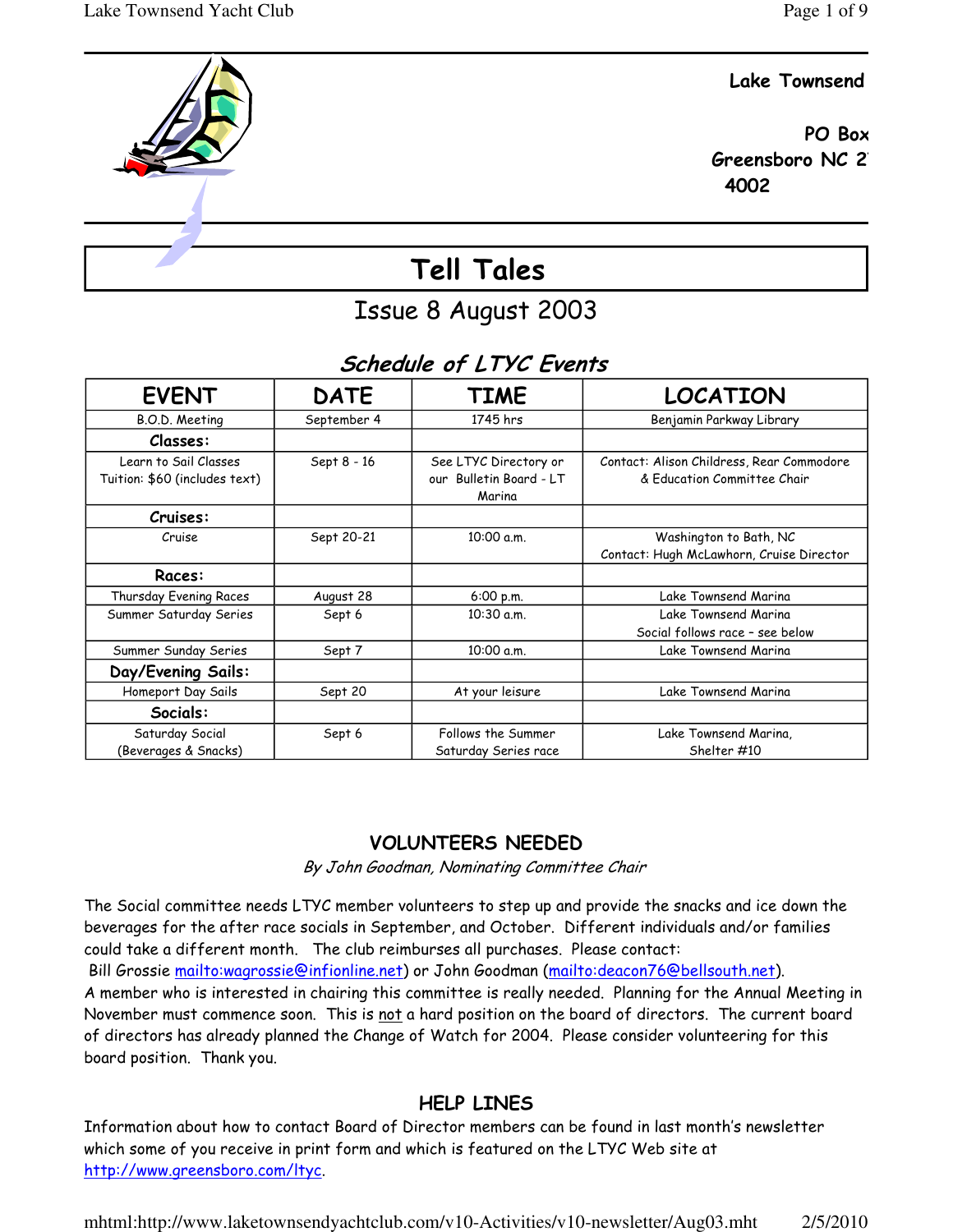# LEARN TO SAIL THIS SUMMER and BEGIN A LIFETIME OF ADVENTURE

From Bill Grossie, LTYC Commodore

A flier about LTYC Sailing Classes is included in this newsletter. All LTYC members are encouraged to invite others to join the classes. Feel free to print and copy the flier and post in your favorite locations to alert people to this opportunity.

# GPS WayPoints

We have a NEW COLUMN in the Tell Tales newsletter thanks to LTYC member, Steve Raper! Steve had the fabulous idea of featuring waypoints that have been determined by sailors using global positioning system (GPS) receivers. Refer to our July newsletter for an article that detailed basic fundamentals about how GPS works. (The July newsletter is available on the LTYC Web site. LTYC members also can request that the newsletter be emailed or mailed via the postal system to them.)

Global Positioning Systems (GPS) receivers serve as electronic navigational aids that give sailors read-outs (waypoints) of their boat's position in longitude and latitude. Typical receivers can store up to 18 routes. GPS can be operated anywhere in the world whether you are on a lake, in coastal waters, or mid-ocean. (Bond, 1992)

Why use a GPS receiver? It enables a sailor to instantly find his/her position without relying so much on "secondary data, such as Dead Reckoning." This is particularly useful when "sailing close to shore, making a landfall (arrival at a land destination), and in foggy weather: situations where it may be essential to have accurate and immediate information about the surrounding waters." (Bond, 1992, p. 252) Steve also pointed out that waypoints can be helpful in tipping other sailors on where to locate gas for refueling and favorite restaurants. Yum, yum! According to Steve, some cruising sailors in this club keep catalogs of these waypoints.

Reference:

Bond, B. (1992). The handbook of sailing. New York: Alfred A. Knopf, Inc.

HAILING ALL GPS RECEIVER USERS: LTYC members are invited to share good waypoints and relevant information about the area being featured. Be sure to include tips and personal experiences that would be helpful or interesting to others. Contact either the newsletter editor, P. Reynolds (see the Help Lines box) or Steve Raper (see the LTYC membership directory for his phone number or email him through the LTYC Web site or at steve.raper@ci.greensboro.nc.us). Your shared information will be placed in the Tell Tales newsletter and on the LTYC Web site. The GPS WayPoints column will appear in the newsletter as we get information from LTYC sailors. Also feel free to share information that you read, see, or hear elsewhere concerning GPS, including tips from other sailors. Be sure to tell us exactly where or from whom you received the information so that we can confirm the source and accuracy. And . . . we have our first WayPoints feature below!

## GPS Usage Tips

### Contributed by Tom Clark

I have the following GPS usage tip to share with other readers. Before sailing in open coastal waters write the exact location (lat. & long.) of the center of the all compass roses on your charts (you do have charts right?). Next, enter the coordinates in your GPS as waypoints. To determine your position, just select the waypoint for the closest compass rose and get a range and bearing. You can use this to plot your position on the chart using just a straight edge and dividers without any interpolation of Lats. & Longs.! Try it, it is very quick. Better yet, tape a good range scale to your straight edge, and you won't even need the dividers. This is a lot faster than plotting the actual Latitude and Longitude.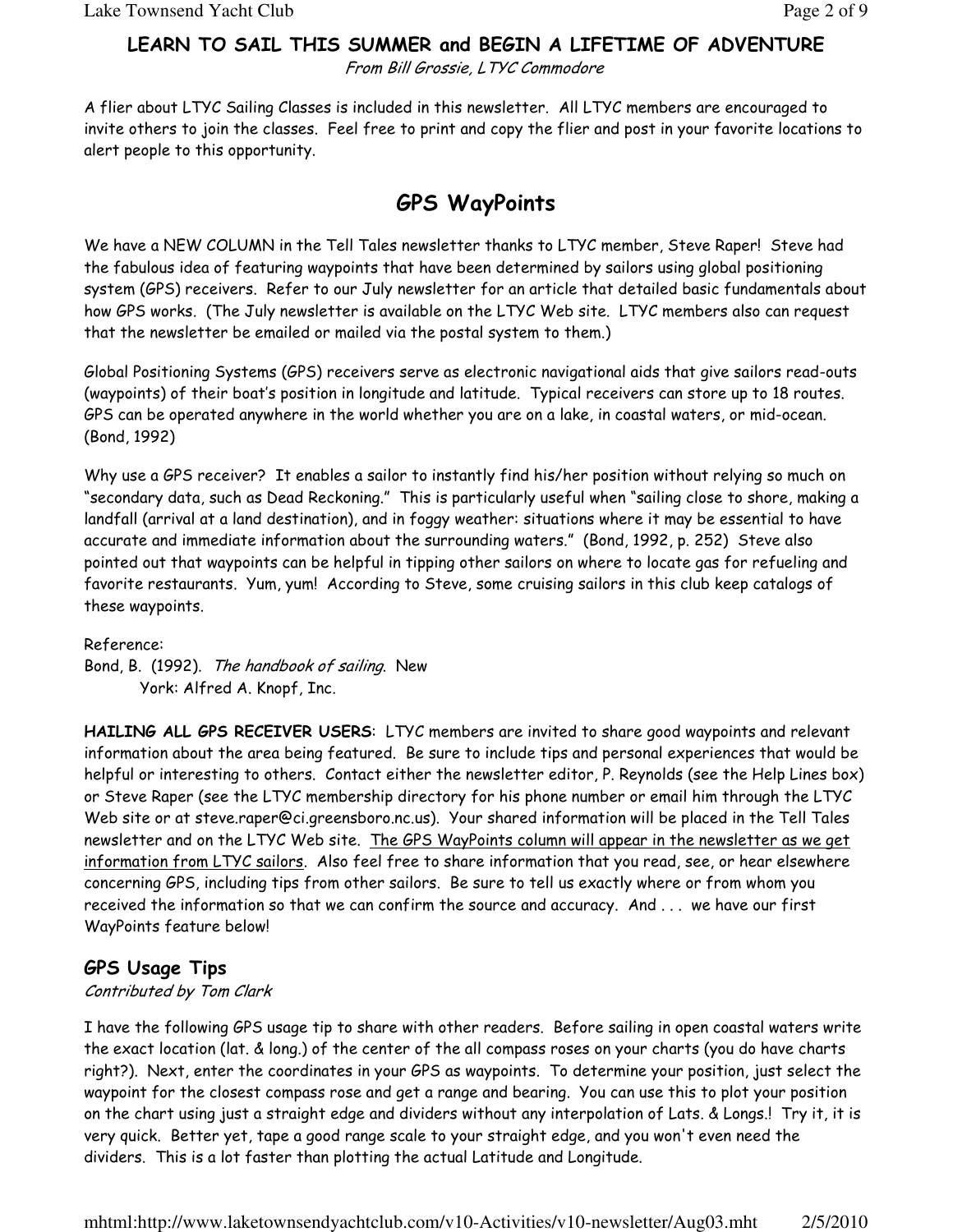## **SCUTTLEBUTT**

LTYC members have been invited to contribute comments to our newsletter about sailing books, magazine and journal articles, videos, Web sites, audiocassettes, movies, and other sources of inspiration or nagging questions.

### Sailors Savvy

Here's a book that sounds interesting.

Medicine Under Sail by Zachary B. Friedenberg, 172 pages, with illustrations, ISBN 1-55750-297-8, Annapolis, MD, Naval Institute Press, 2002.

The book gives a very readable and sound introduction to the practice of medicine at sea during the age of sailing ships (Brings, 2003). The author, Friedenberg, is a professor of orthopedic surgery at the University of Pennsylvania, and according to Brings, who reviewed this book in JAMA, writes in a style that anyone interested in maritime medicine would enjoy.

Transoceanic travel helped advance exploration and commerce, however the needs of the human body and mind were not always considered and many problems arose related to food storage, faulty diet, disease, injury, and psychological adjustment to months at sea in crowded quarters. The first section of the book gives background history on maritime medicine from Greco-Roman times forward, reviews surgery as a specialty, and introduces some of the "fathers of maritime medicine" (Brings, 2003). The second section discusses diseases, such as vitamin deficiency ones, the causes of which remained a mystery for three centuries and claimed the lives of tens of thousands of seamen. The last section addresses health and social issues arising from slave trade, shipwrecks, flogging and other punishments, and the impressments of sailors. There is a "synopsis of naval medicine in the U.S. from the Revolutionary War through the War of 1812" (Brings, 2003).

Reference:

Brings, Capt Hans A. Maritime Medicine: Medicine Under Sail. (2003, February 19). JAMA (Journal of the American Medical Association), 289(7), 920-921. (A book review)

According to NC LIVE, an online resource available to all N.C. citizens and students, and the OCLC WorldCat (world catalog), libraries that have this book include universities which may be open to the public for browsing even if they do not allow people unaffiliated with the school to check out items. For those of you, who may be traveling in these areas, check with your local public library to confirm locations or place a call to these locations for information ahead of time:

North Carolina: Duke University (Durham), East Carolina University (Greenville), UNC-Chapel Hill, and UNC-Wilmington.

South Carolina: University of SC (Columbia), Clemson University (Clemson).

Virginia: Central Rappahannock Regional Library

(Fredericksburg), George Mason Univ. (campuses at Fairfax, Arlington, Prince William), Hampton Univ., Mariners' Museum Library (Newport News), Univ. of VA (Charlottesville), VA Commonwealth Univ. (Richmond), Washington County Public Library

Information about this book can also be found from book sellers.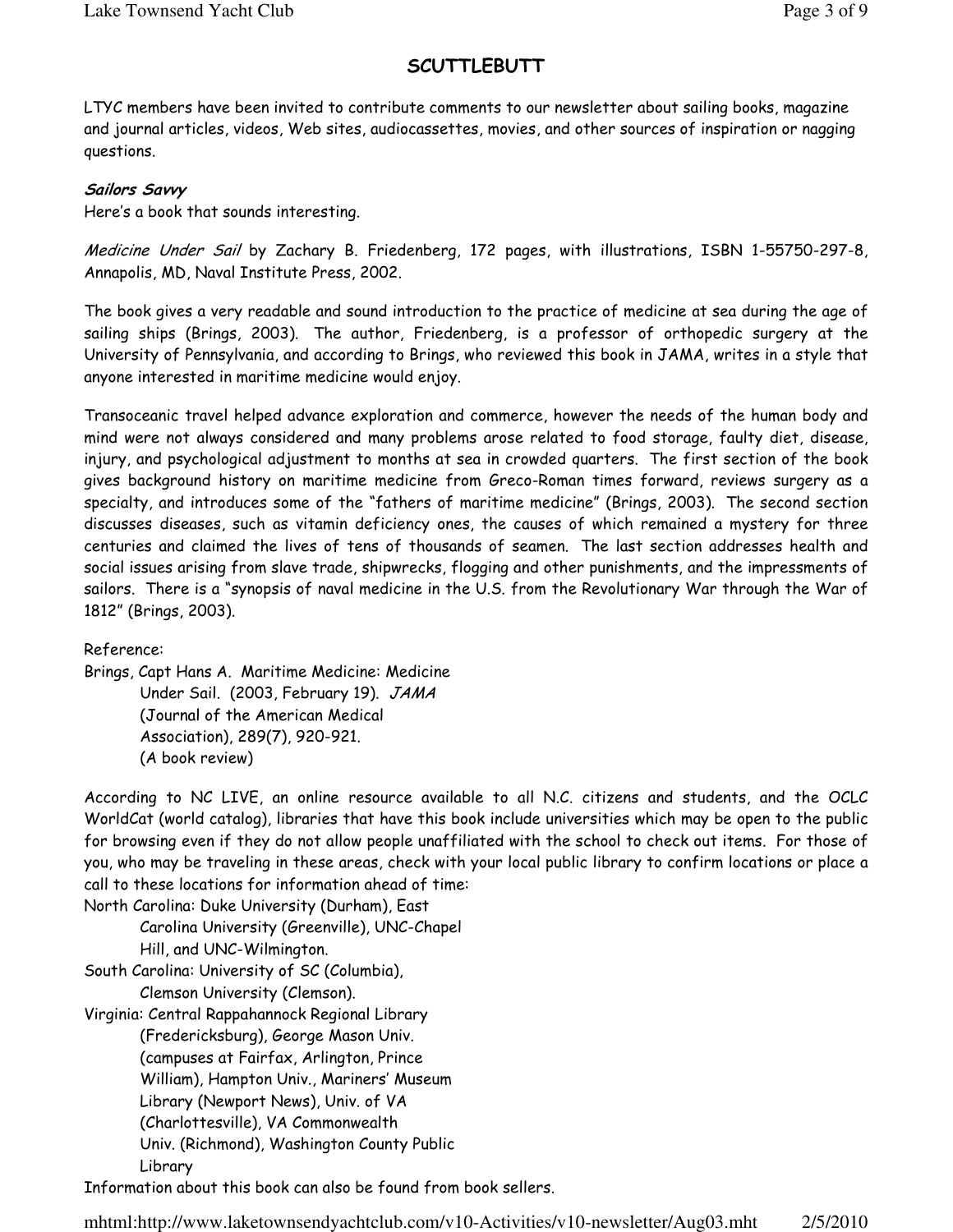## MAYOR'S CUP REGATTA T-SHIRTS

Place your order before they are gone! LTYC has 6 Extra Large T-Shirts and 1 Large T-Shirt left for sale. These attractive shirts are \$12 each and have a pocket on the front. Contact Esther Khoury at H) 336- 379-0310 or at estherkhoury@hotmail.com

# FOR SALE ADS

### San Juan 21

1973, Mark I, sail #477, Serial Number – CLK 21 063 0173

White hull, blue cove stripe and waterline stripe, no bottom paint. Forward hatch, backstay adjuster, bow pulpit, kickup rudder (new pintels and gudgeons), running lights, bulkhead mounted compass and knot meter. Keel has been professionally faired and new keel gasket. Blue 'V' berth cushions, and quarter berth cushions, sink (new thru fitting), Porta Potti, custom built storage boxes, and interior lights. Two sets of sails: Clark main, genoa, working jib, and spinnaker; North main, genoa, and spinnaker. Kenyon alcohol stove, forward hatch wind scoop, boarding ladder, cockpit awning, dock lines, and anchor, chain and line.

Outboard Motor, model 5ML, 5 HP Mariner with long shaft, gear shift (F,N,R), separate fuel tank, serial number 6E3L 424800, purchased new 5/28/88 (less than two hours operating time).

Trailer is Fleet Cap'n galvanized trailer, Model # 21 SJ G, Serial #21-494, built 4/30/81, Bearing Buddies, tongue jack/wheel, and new spare tire.

Can be seen at Lake Townsend Marina, Dry Storage space #4. Price: \$4,500

Contact: Jere Woltz 530 Woodland Drive Greensboro, NC 27408 Tel. & FAX: 336-275-9276

### 16' Mistral & Trailer

North Sails, Swing keel & rudder, Compass. Easy to Sail \$1,500.00

> Call: Dave Varsik 336-712-9668

### 1984 Mirage 5.5 Sailboat

20 ft. "Pocket Cruiser" or "Club Racer" Boat and trailer in good condition. 2 sets of sails. Sunbrella sail covers. Humminbird depth finder. (2) 12-volt gel batteries. 3 hp. Johnson outboard. Adjustable motor mt. Extra set of tires and wheels for trailer. \$2950.00

> Contact: George Bageant 336-629-2750 or gbageant@hotmail.com

## 71/2 HP outboard

Long shaft, running good but will need tune up. Asking \$450.

> Contact: Rudy Cordon 336 540-8848

### American 14.6 Sailboat

Fiberglass construction with anodized spars, Harkin blocks, fiberglass-weighted centerboard, kick up rudder, and Dacron sails, and galvanized trailer with mast stanchion can seat four adults. \$1000.00

mhtml:http://www.laketownsendyachtclub.com/v10-Activities/v10-newsletter/Aug03.mht 2/5/2010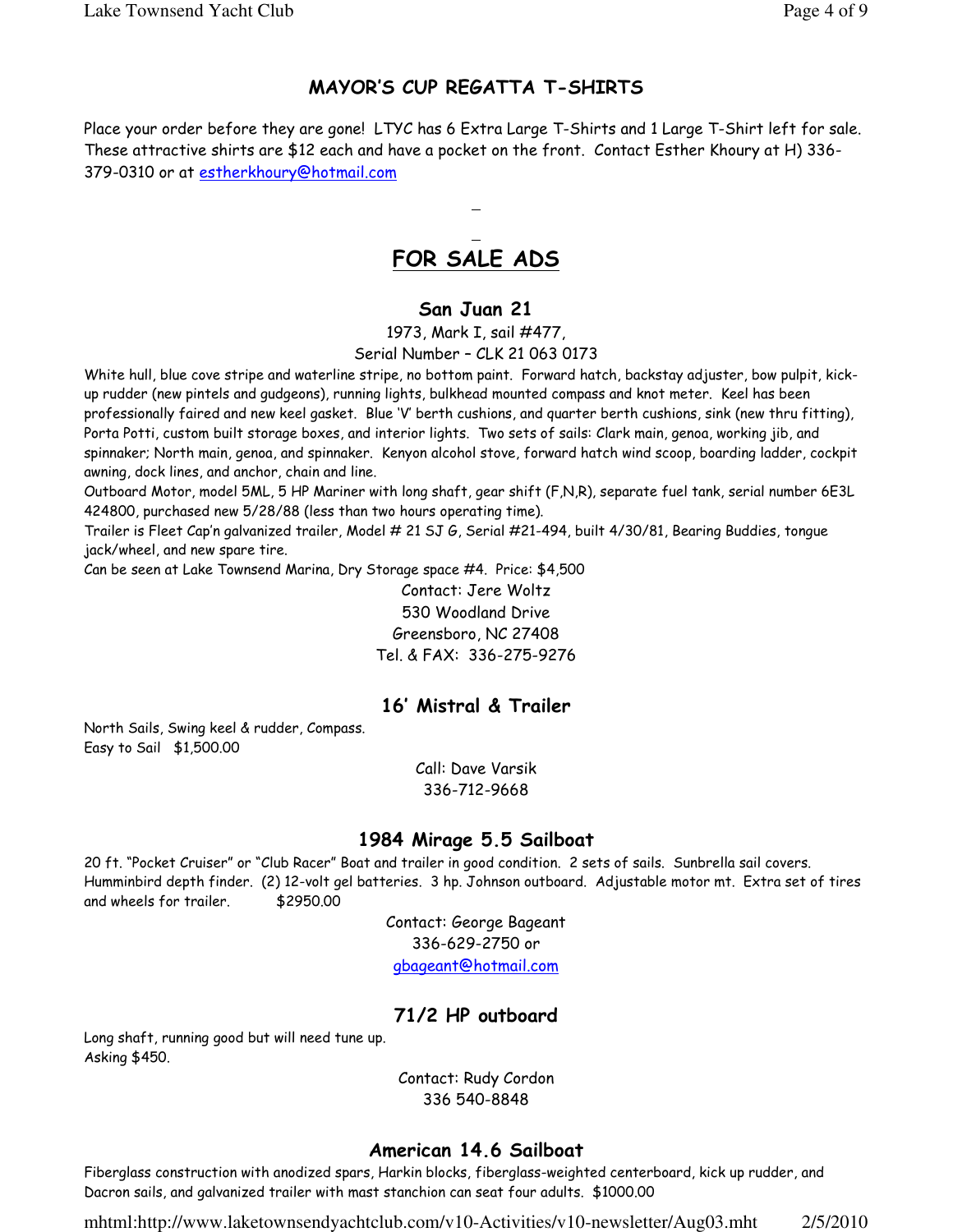See the boat at: sailingsource.com/americansail/default.htm or call Randee Drake at 336 586-0181 or email kb4qqj@mindspring.com

## 1984 Tanzer 16

#1575, with white hull, light blue deck and red waterline strip. Kick-up rudder, traveler, Cunningham, hiking straps, paddle/boom crotch and detachable motor mount. Windex mast head indicator. Rigged for racing with spinnaker pole and spinnaker launcher. Four main sails (1 - Omar; 2 - Schurr; 1 - Vector); three genoa jibs (1 - Omar; 2 - Schurr; 1 - Vector); one working jib (1 - Vector); and two spinnakers (1 - Omar; 1 - Schurr). Custom blue Sunbrella cover. Galvanized trailer (long) with Bearing Buddies and new spare tire. Excellent condition. \$2,900.

Contact: Jere Woltz 336-275-9276

# WANT ADS

# FLYING SCOT

Looking to buy a Flying Scot, in good to very good condition.

Call: Phil Leonard W) 800 948-0827 H) 336 643-0913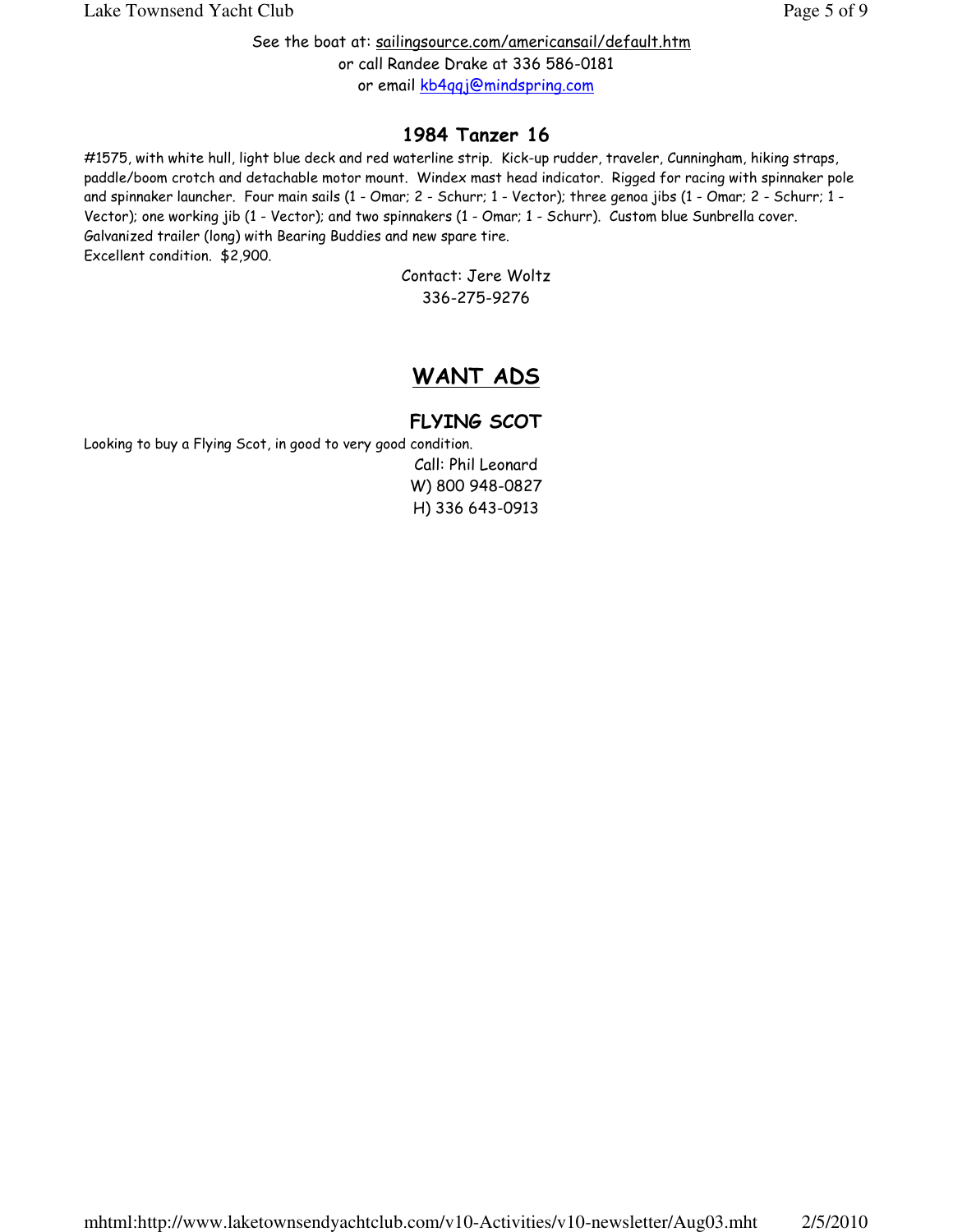Lake Townsend Yacht Club Page 6 of 9

# Call People. Go Sailing

In an effort to involve more sailors in the Club's Racing Program, we're going to start publishing this "Available to Crew" list in each newsletter. The people listed have taken our Learn to Sail class or have other previous sailing experience and are all looking to get more time on the water. So, if you have a boat and would like to participate in the Summer Race Series (starting this month) why don't you call one of these folks for your crew? If you'd like to add your name to the list, contact David Young at 545-1655 or sandyleo@aol.com.

### Available To Crew

| Name                      | Home Phone   | <b>Work Phone</b> |
|---------------------------|--------------|-------------------|
| <b>Bill Byrd</b>          | 336-635-1926 |                   |
| Chip Cromartie            | 336-601-0464 | 336-274-3559      |
| Randy Crum                | 336-375-6465 | 336-335-6724      |
| Geoffrey Gregg            | 336-643-8258 | 336-253-7071      |
| Lewis Johnson             | 336-656-4971 | 336-334-3448      |
| Ches Kennedy              | 336-545-9697 | 336-272-9388      |
| Joan Kramer               | 336-272-6183 |                   |
| Paul/Jean Leslie          | 336-668-2874 | 336-272-7102 x276 |
| Christopher Marriott      | 336-540-9055 | 336-323-0092      |
| Jeff McClintock           | 336-323-0714 | 336-375-0234      |
| Lawrence Miller           | 919-460-4683 | 919-606-0857      |
| Ralph Nuckols             | 336-282-3269 | 434-797-6354      |
| Pamela Reynolds           | 336-856-2908 | 336-832-7484      |
| Derek Robinson            | 336-584-7281 | 336-227-6211      |
| Jeff Taylor               | 336-674-3887 | 336-9544364       |
| Bob Wagner & Marie Hopper | 336-375-3861 |                   |

# Racing Results – Racing Results –August

# **Saturday, Aug 2nd, 2003 – Isotope Fleet**

| - -<br>Boat        | <b>Skipper</b>      | Race $# 1$ | Race $#2$ | Total | Cum. Results |
|--------------------|---------------------|------------|-----------|-------|--------------|
| <b>ISTP 007</b>    | A. WOLF             |            |           | 14    | 52           |
| ISTP <sub>42</sub> | <b>E. RASMUSSEN</b> |            |           |       | 46           |
| <b>ISTP 9271</b>   | F. MELDAU           |            |           | 13    | 38           |
| <b>ISTP 1776</b>   | G. MOORE            |            |           |       | 35           |
| ISTP 2450          | D. DUFF             |            |           |       | 19           |
| ISTP 1027          | <b>J. RASMUSSEN</b> |            |           | 10    | 24           |
| <b>ISTP 2050</b>   | K. SWIGER           | $- -$      | $- -$     | $- -$ | 14           |

### **Saturday, Aug 2nd, 2003 – Flying Scot Fleet**

| <b>Boat</b>      | Skipper          | Race $# 1$    | Race # $2$ | Total         | Cum. Results |
|------------------|------------------|---------------|------------|---------------|--------------|
| <b>FSCT 4043</b> | J. HEMPHILL      |               |            | 10            | 40           |
| <b>FSCT 1939</b> | <b>B. MOATES</b> |               |            |               |              |
| <b>FSCT 2252</b> | D. YOUNG         |               |            |               |              |
| <b>FSCT</b>      | J. RUSSELL       | $- -$         | $- -$      | $- -$         |              |
| <b>FSCT 801</b>  | M. DELANEY       | $\sim$ $\sim$ | $- -$      | $\sim$ $\sim$ |              |

#### **Saturday, Aug 2nd, 2003 – Tanzer Fleet**

| Boat           | <b>Skipper</b>    | Race $# 1$ | Race # $2$ | Total | Cum. Results |
|----------------|-------------------|------------|------------|-------|--------------|
| TNZ 1146       | H. BODMAN         | $2*$       | $3*$       |       | 25           |
| TNZ 1440       | E. KHOURY         | $- -$      | $- -$      | $- -$ | 14           |
| TNZ 1427       | P. THORN          | $- -$      | $- -$      | $- -$ |              |
| TNZ 240        | P. NICHOLSON      | $- -$      | $- -$      | $- -$ |              |
| <b>TNZ 738</b> | <b>M. KIRKMAN</b> |            |            |       |              |
| TNZ 1529       | L. MILLER         | $3*$       | $3*$       |       |              |
|                |                   |            |            |       |              |

mhtml:http://www.laketownsendyachtclub.com/v10-Activities/v10-newsletter/Aug03.mht 2/5/2010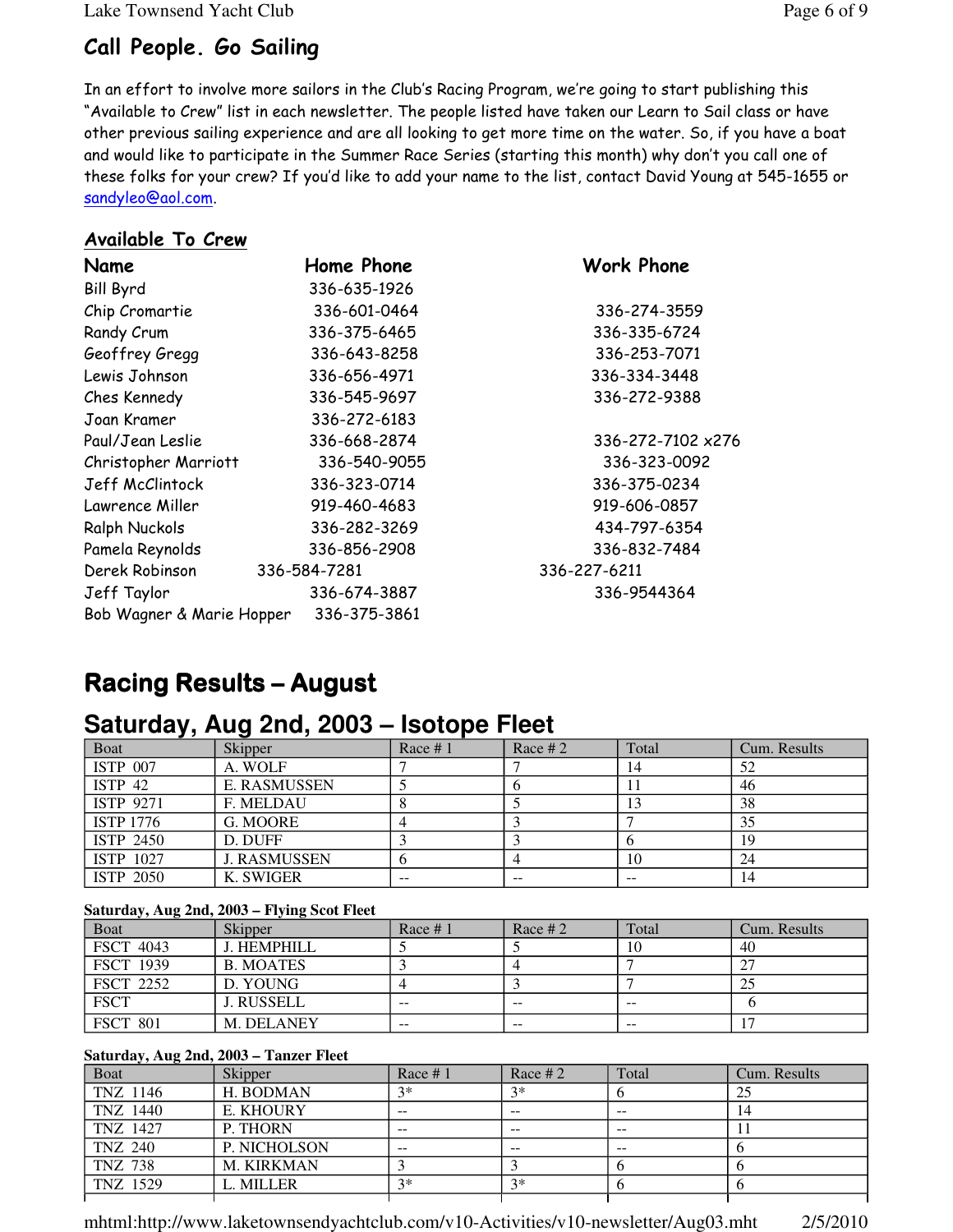### Lake Townsend Yacht Club Page 7 of 9

| 059<br>TN. | דים<br>тI | ماہ ہ<br>$\sim$ | $\sim$ |  |
|------------|-----------|-----------------|--------|--|

### **Saturday, Aug 2nd, 2003 – Monohull Fleet / Green Division**

| $\cdots$<br><b>Boat</b> | <b>Skipper</b>    | Race $# 1$ | Race # $2$ | Total | Cum. Results |
|-------------------------|-------------------|------------|------------|-------|--------------|
| LI 14932                | K. WARREN         |            |            |       | 36           |
| <b>BUC 2803</b>         | <b>B. GROSSIE</b> | $2*$       | $3*$       |       | 16           |
| F <sub>5</sub> 2947     | T. CLARK          | --         | --         | $- -$ | 14           |
| MBYTE 177               | J. GOODMAN        | $- -$      | --         | $- -$ |              |
| MIR5.5 403              | G. BAGEANT        | $-$        | --         | $- -$ |              |
| LASE 145189             | $C. K---$         |            |            | 10    | 10           |
| LASE 142637             | <b>J. NORTON</b>  |            |            |       |              |

#### **Saturday, Aug 2nd, 2003 – Monohull Fleet / White Division**

| Boat            | Skipper            | Race $# 1$     | Race $#2$ | Total | Cum. Results |
|-----------------|--------------------|----------------|-----------|-------|--------------|
| NPT16 555       | <b>B. BYRD</b>     |                |           | 11    | 23           |
| CAP142          | R. CORDON          | 6              |           | 13    | 27           |
| <b>KITE</b>     | <b>B. SNIDER</b>   |                |           | 11    |              |
| NPT17 205       | <b>G. JOHNSON</b>  | $- -$          | --        | $- -$ | 12           |
| <b>JAV 4100</b> | <b>B. SNIDER</b>   | --             | --        | $- -$ |              |
| PRS18 327       | <b>B. GROSSIE</b>  | $\sim$         | --        | $- -$ |              |
| DS 8135         | <b>D.CHILDRESS</b> | --             | --        | $- -$ |              |
| PICO purple     | P. LEONARD         | $\overline{4}$ |           |       |              |
| AQFN y&b        | <b>C. STAFFORD</b> |                |           |       |              |

#### **Sunday, Aug 3rd, 2003 – Isotope Fleet**

| <b>Boat</b>        | Skipper             | Race $# 1$ | Race # $2$ | Total | Cum. Results |
|--------------------|---------------------|------------|------------|-------|--------------|
| ISTP <sub>42</sub> | <b>E. RASMUSSEN</b> |            |            | 14    | 47           |
| ISTP 1027          | <b>J. RASMUSSEN</b> |            |            |       | 28           |
| ISTP 1776          | G. MOORE            |            |            | 10    | 34           |
| ISTP 2450          | D. DUFF             |            |            |       | 22           |
| <b>ISTP 2050</b>   | K. SWIGER           | $- -$      | --         | --    |              |
| <b>ISTP 927</b>    | F. MELDAU           |            |            | 12    | 18           |
| <b>ISTP 007</b>    | A. WOLF             | $- -$      | --         | $- -$ |              |

#### **Sunday, Aug 3rd, 2003 – Flying Scot Fleet**

| <b>B</b> oat     | <b>Skipper</b>   | Race $#1$ | Race # $2$ | Total | Cum. Results |
|------------------|------------------|-----------|------------|-------|--------------|
| <b>FSCT 1939</b> | <b>B. MOATES</b> |           |            |       | 36           |
| <b>FSCT 4043</b> | J. HEMPHILL      |           |            |       |              |
| <b>FSCT 2252</b> | D. YOUNG         | $-$       | $- -$      | $- -$ |              |
| <b>FSCT 2262</b> | WREN             | $- -$     | $- -$      | $- -$ | 10           |

#### **Sunday, Aug 3rd, 2003 – Monohull Fleet / Green Division**

| <b>Boat</b>     | Skipper           | Race $# 1$ | Race $#2$ | Total | Cum. Results |
|-----------------|-------------------|------------|-----------|-------|--------------|
| MC-SC 1114      | R. BOUKNIGHT      |            | $- -$     | --    | 20           |
| TNZ 1146        | H. BODMAN         | $3*$       | $3*$      |       | 21           |
| LI 14932        | <b>K. WARREN</b>  |            |           | 10    | 29           |
| MIR5.5 403      | <b>G. BAGEANT</b> | $- -$      | $- -$     | $- -$ |              |
| <b>BUC 2803</b> | <b>B. GROSSIE</b> | $3*$       | $3*$      |       | 12           |
| <b>MBYT</b> 177 | J. GOODMAN        | $- -$      | $- -$     | $- -$ |              |
| F5 2947         | <b>T. CLARK</b>   |            |           |       | 12           |
| <b>TNZ 738</b>  | <b>M. KIRKMAN</b> |            | 4         |       |              |
| TNZ 1529        | L. MILLER         | $3*$       | $3*$      |       |              |

### **Sunday, Aug 3rd, 2003 – Monohull Fleet / White Division**

| <b>Boat</b>   | <b>Skipper</b>      | Race $#1$ | Race # 2 | Total | Cum. Results   |
|---------------|---------------------|-----------|----------|-------|----------------|
| <b>CAP142</b> | R. CORDON           | $- -$     | --       | --    | 14             |
| NPT KITE 774  | <b>B. SNIDER</b>    |           |          |       |                |
| NPT17 205     | G. JOHNSON          |           |          |       | 2 <sub>1</sub> |
| DS 8135       | <b>D. CHILDRESS</b> | $- -$     | --       | --    |                |
| <b>PICO</b>   | R. STAFFORD         |           |          |       |                |
| PICO          | <b>BERGMAN</b>      | $- -$     |          |       |                |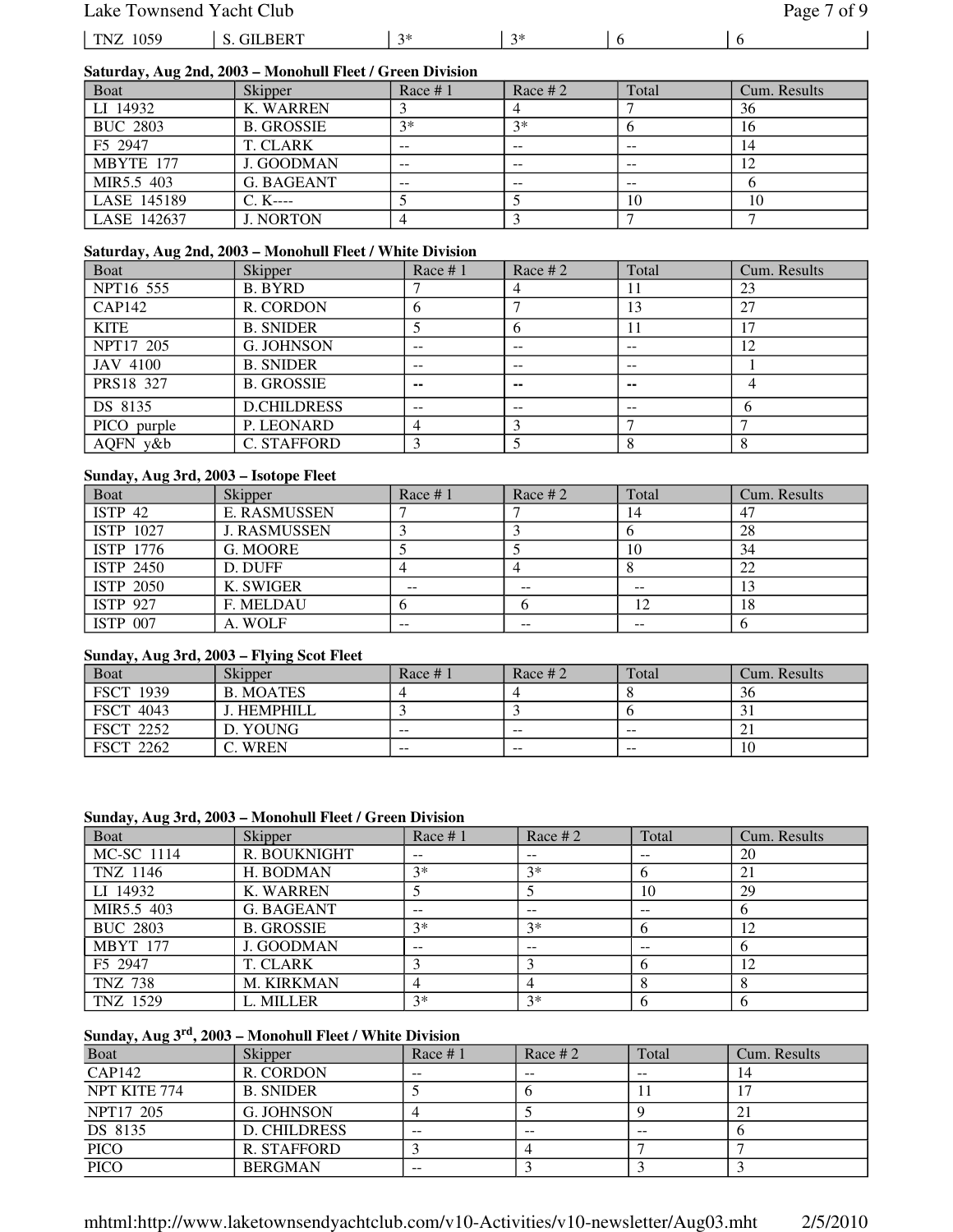Lake Townsend Yacht Club Page 8 of 9

#### **Saturday, Aug 2nd, 2003 – Multihull Handicap Fleet**

| <b>Boat</b>           | <b>Skipper</b>  | Race $#_1$ | Race $#1$ | Total | Cum. Results |
|-----------------------|-----------------|------------|-----------|-------|--------------|
| <b>TORN2 419</b>      | <b>B. SMITH</b> | $- -$      | $- -$     | $- -$ |              |
| H <sub>16</sub> 77747 | . HERMANCE<br>н | $- -$      | $- -$     | $- -$ |              |
| H <sub>16</sub>       | P. LEONARD      | $- -$      | $- -$     | $- -$ |              |

#### **Sunday, Aug 3rd, 2003 – Multihull Handicap Fleet**

| <b>B</b> oat            | $\sim$ 1 | $\cdots$ | $\mathbf{u}$ | $\mathbf{m}$ | Results |
|-------------------------|----------|----------|--------------|--------------|---------|
|                         | Skipper  | Race #   | Race # $2$   | `otal        | ∠um.    |
| TT12<br>H <sub>10</sub> | ARD      | $- -$    | --           | $- -$        |         |

## **Race Committee \***

| ProH. BODMAN      |         |           |                    |                   |  |  |  |
|-------------------|---------|-----------|--------------------|-------------------|--|--|--|
| <b>S. GILBERT</b> | J. COBB | L. MILLER | <b>P. REYNOLDS</b> | <b>B. GROSSIE</b> |  |  |  |

# NOTICE OF RACE

The Club received a Notice of Race for:

The 7th Annual Volvo Leukemia Cup Regatta Charleston Harbor/Charleston Maritime Center in Charleston, SC September 25-26, 2003

For more information, contact the SC Coastal Area Office of the Leukemia & Lymphoma Society

Darlene Benton at 843-958-9185 / bentond@sc.leukemia-lymphoma.org

♥ Community raised over \$70,000 last year.



Learn to sail this summer and begin a lifetime of adventure!

Discover the excitement as you convert windpower to sail power!

Class begins at 6 pm: September 8<sup>th</sup> at the Smith Senior Center, 2401 Fairview Street.